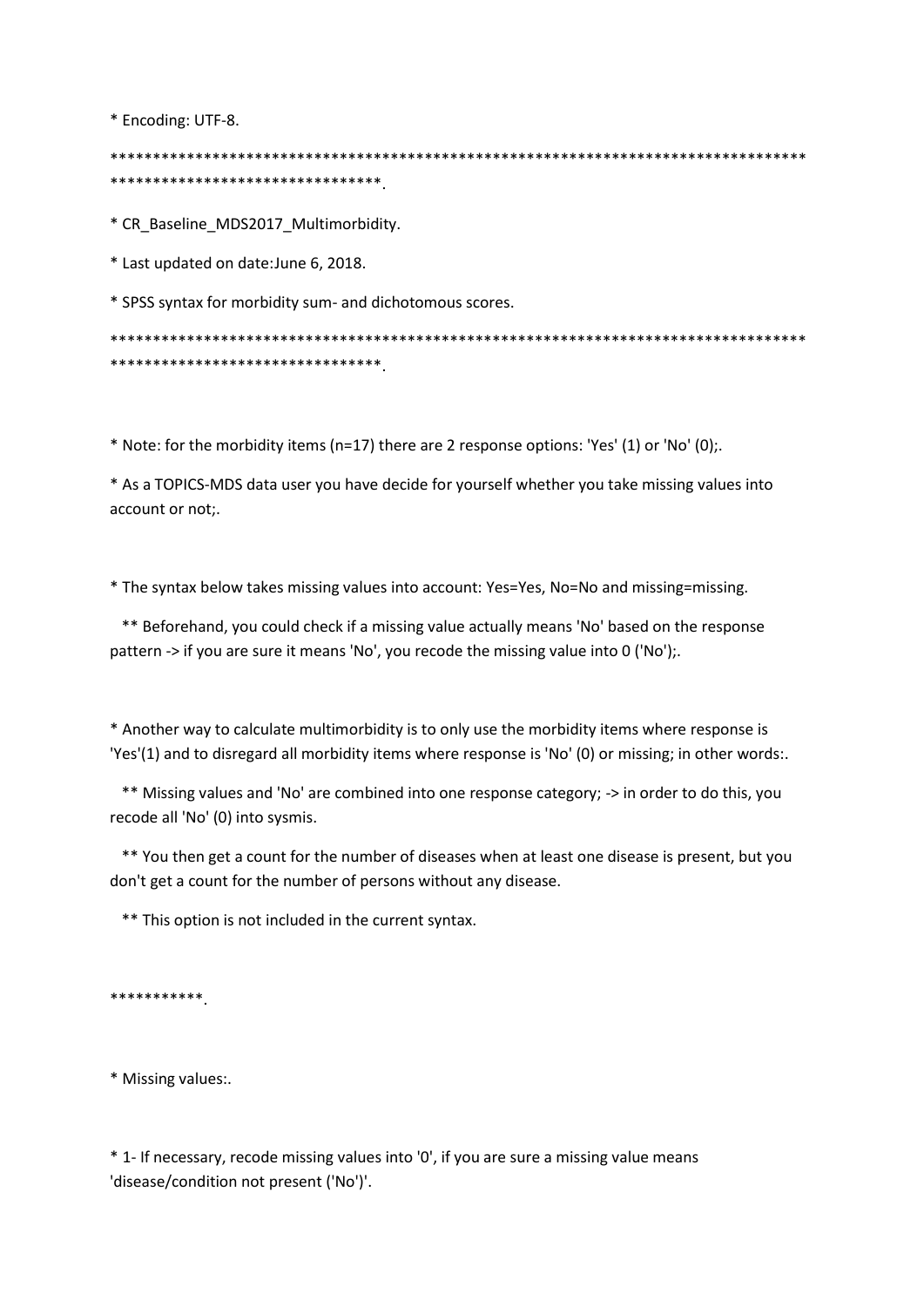\* 2- Otherwise, recode missing values into 9999 (missing).

MISSING VALUES TO MORB1, TO MORB2, TO MORB3, TO MORB4, TO MORB5, TO MORB6, T0\_MORB7, T0\_MORB8,

T0\_MORB9, T0\_MORB10, T0\_MORB11, T0\_MORB12, T0\_MORB13, T0\_MORB14, T0\_MORB15, T0\_MORB16, T0\_MORB17 (9999).

\* Calculate multimorbidity.

COMPUTE T0\_morb\_sum\_ = SUM(T0\_MORB1, T0\_MORB2, T0\_MORB3, T0\_MORB4, T0\_MORB5, T0\_MORB6, T0\_MORB7, T0\_MORB8,

T0\_MORB9, T0\_MORB10, T0\_MORB11, T0\_MORB12, T0\_MORB13, T0\_MORB14, T0\_MORB15, TO MORB16, TO MORB17).

EXECUTE.

- IF (T0\_morb\_sum GT 17) T0\_morb\_sum= 9999.
- IF ((T0\_morb\_sum >0) AND (T0\_morb\_sum <18)) T0\_morb\_di = 1.
- IF (T0\_morb\_sum = 0) T0\_morb\_di =0.
- IF (T0\_morb\_sum = 9999) T0\_morb\_di =9999.
- IF (missing(T0\_morb\_sum)) T0\_morb\_di =9999.
- IF (T0\_morb\_sum = 0) T0\_morb\_mult =0.
- IF (T0\_morb\_sum = 1) T0\_morb\_mult =0.
- IF ((T0\_morb\_sum >1 ) AND (T0\_morb\_sum <18)) T0\_morb\_mult = 1.
- IF (T0\_morb\_sum=9999) T0\_morb\_mult = 9999.
- IF (missing(T0\_morb\_sum)) T0\_morb\_mult =9999.

EXECUTE.

MISSING VALUES T0\_morb\_sum\_T0\_morb\_di T0\_morb\_mult (9999).

VARIABLE LABELS